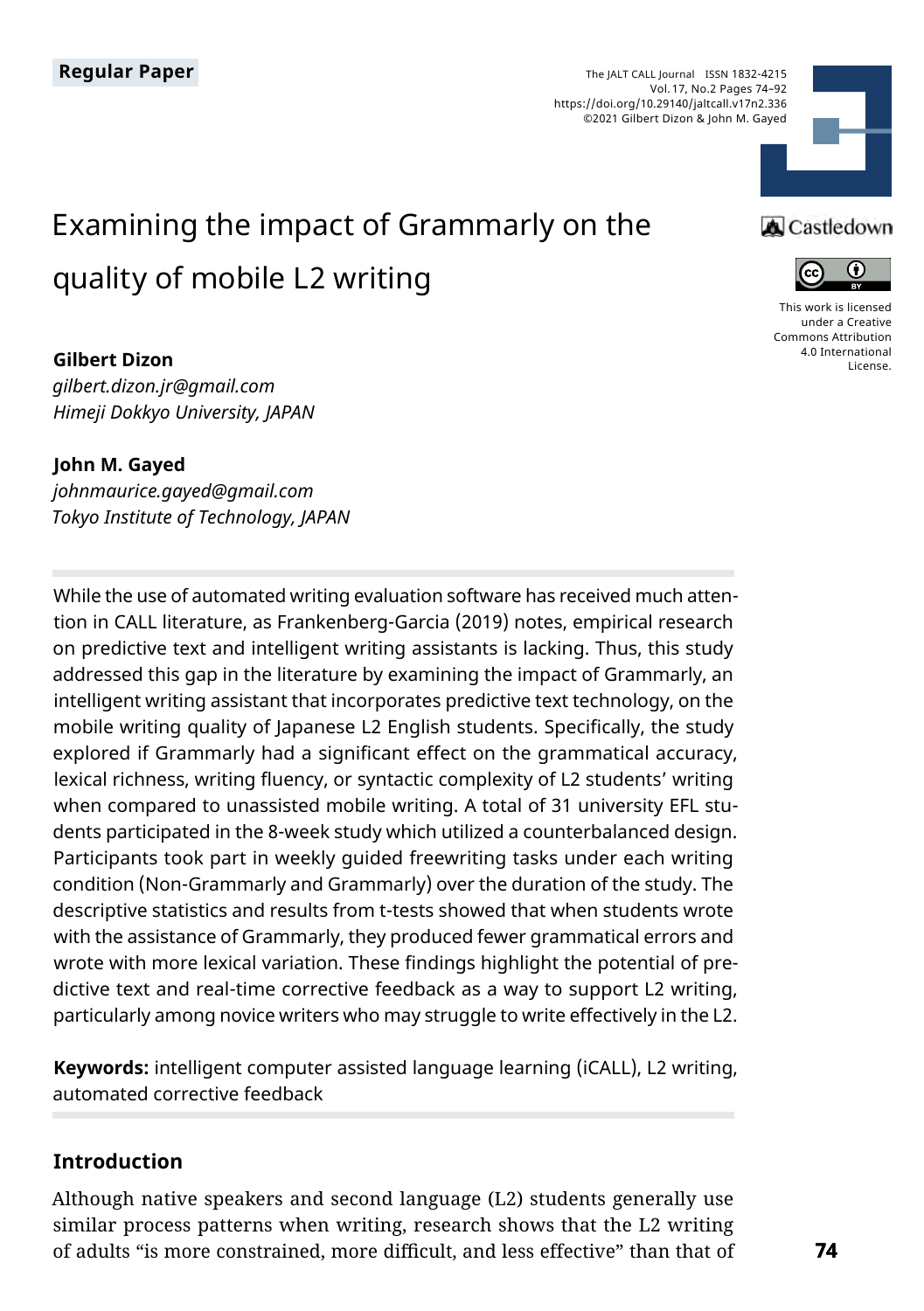native writers (Silva, 1993, p. 668). For instance, it has been shown that L2 students tend to focus more on lower-level writing processes, such as grammar and vocabulary use, than higher-level ones (Weigle, 2005), thereby resulting in texts that are of lower-quality (Schoonen, Snellings, Stevenson, & van Gelderen, 2009). Therefore, it is imperative that language students be given the tools and resources necessary to alleviate the enhanced cognitive load that L2 writing places on students (Allen, Crossley, Snow, & McNamara, 2014). The use of web 2.0 technologies such as blogs, wikis, and social-networking services (SNSs) has been seen as a way to bridge this gap between L1 and L2 writing, as these tools promote a more comfortable learning environment, encourage collaboration and interaction, as well as support linguistic improvements in the target language (Wang & Vásquez, 2014). Automated writing evaluation software (AWE) has also been widely-used to support L2 students in their writing development. These systems help foreign language students write more accurately, i.e., reduce the number errors related to grammar, vocabulary, style, organization and mechanics, by giving them automated corrective feedback. Not only can AWE programs provide support for L2 students, but they also can be advantageous for language instructors by saving them time that would be otherwise spent giving feedback on lower-level writing processes, which in turn, affords teachers more time to focus on other aspects of L2 writing (Grimes & Warschauer, 2010). While the use of web 2.0 technologies and AWE programs has been well-studied in L2 research, to the best of the authors' knowledge, no study has looked at the use of predictive text to support L2 writing. Predictive text seems to be a potentially useful tool for L2 students, as the technology offers real time word-choice suggestions to writers based on the context of the words in a given sentence and the first letters typed. This allows novice L2 students to cut down on grammar and vocabulary errors as well as increase the volume of their output. Moreover, advancements in natural language processing and machine learning have led to the development of intelligent writing assistants which offer synchronous feedback on more complex aspects of writing compared to text editors (Frankenberg-Garcia, 2019). Yet, as Frankenberg-Garcia (2019) notes, empirical research on these tools (predictive text and synchronous intelligent writing assistants) is lacking. Therefore, this study addresses this gap in the literature by assessing the effects of Grammarly, an intelligent writing assistant, on four aspects of L2 writing among Japanese EFL students.

#### **Literature review**

# *L2 writing with web 2.0 technologies*

Given that the present study examines mobile writing on an online writing platform (Google Classroom), it is important to understand previous research which has investigated the affordances of online writing and mobile-assisted L2 writing. As noted by Reinhardt (2019), when it comes to web 2.0 technologies and L2 learning, "blogs, wikis, and SNSs are the most researched because

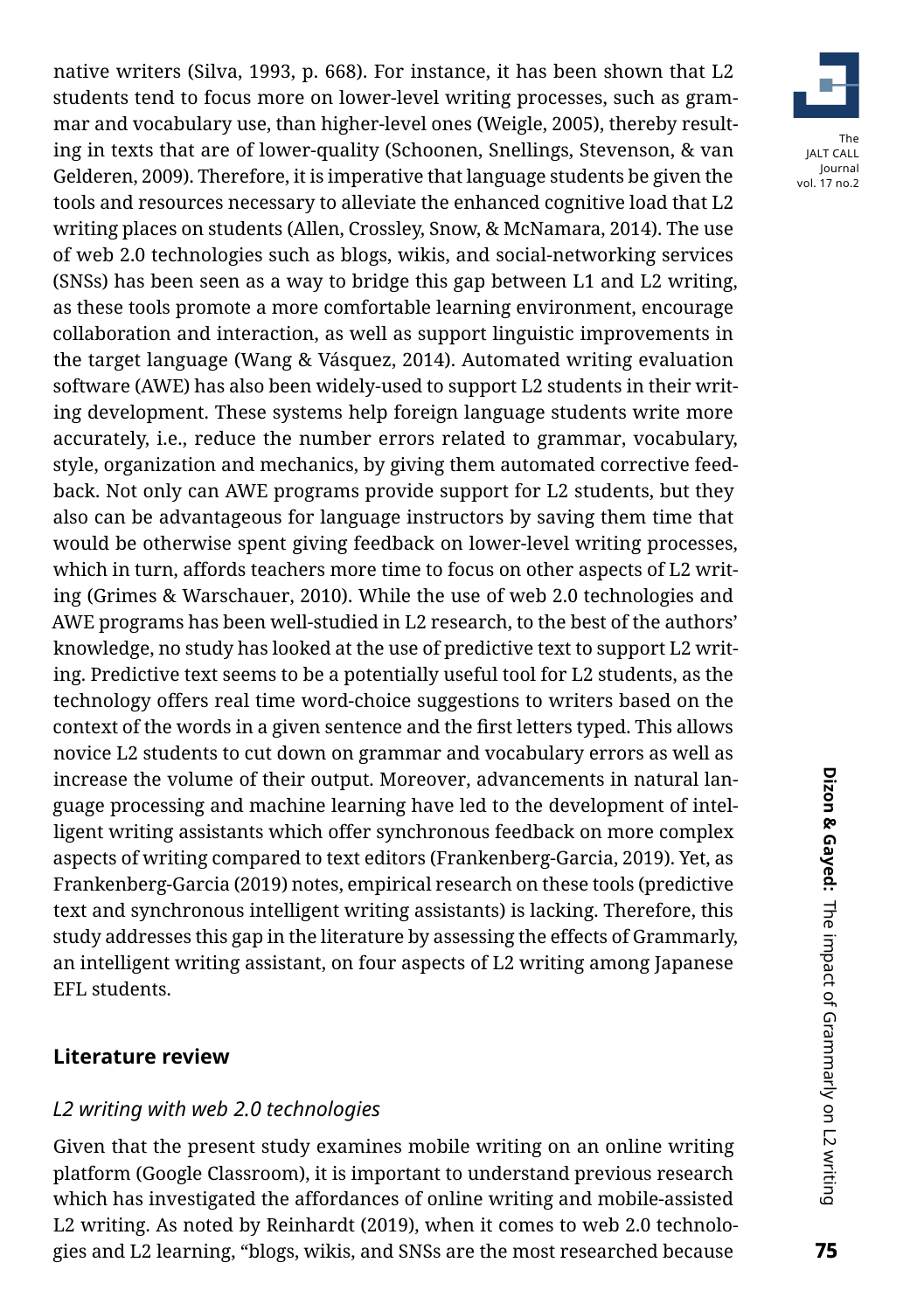they have been around the longest and are the most popular" (p. 2). With that said, the authors have decided to limit the review of web 2.0 technologies to blogs and SNSs as wikis primarily focus on collaborative writing among students, which is in contrast to the online writing platform used in the present study (Google Classroom). While more quantitative and qualitative research needs to be done to explore the impact of web 2.0 on L2 writing, the majority of the studies reviewed in this paper demonstrate that using said technologies can positively influence students' L2 writing confidence, fluency and accuracy.



#### *Blogs*

Focusing on popular web 2.0 blogging tools Lee (2010) conducted a study that showed a strong correlation between blogging and improving students' grammatical accuracy, lexical richness and creativity. The study involved university students who maintained blogs over a fourteen-week period. The researcher evaluated the writing done by the students throughout the treatment period and found the quality of her students' writing had shown demonstrable improvements. In a follow-up study, Lee (2017) found that the ease of conducting scaffolded peer feedback helped improve students' written content and improved their grammatical accuracy. In addition, the study concludes that a blogging platform helps students be more creative with their writing in addition to improving attention to language forms. Both Nakatsukasa (2009) and Fellner and Apple (2006) analyzed English learners' development while using blogs as a language learning tool. In the two studies, the researchers found that students were able to improve the lexical richness and fluency of their writing and focused more on grammar when they were engaged with the blogging activities introduced in the classroom. Nepomuceno (2011) discusses how blogging can contribute to the development of students' writing skills. The researcher found that students had a better opinion of online writing versus traditional writing tasks. The students in the study expressed that the ease of access, interactivity and unpressured peer-support as reasons they preferred the blog format.

## *SNSs*

Studies by Dizon (2016) and Wang and Vasquez (2014) show that the use of social networks such as Facebook seems to have a positive effect on L2 writing fluency. In both studies, students who used Facebook outperformed those in control/comparison groups on a writing post-test. Shih (2011) used a blended teaching approach integrating Facebook with first-year university students. Quantitative and qualitative analysis was conducted by the researcher with preand post-tests, survey analysis and student interviews. The findings showed students were able to improve their writing skills while significantly enhancing their motivation and interest in completing classroom assignments. A study by Yen, Hou, and Chang (2015) used qualitative content analysis to show the effects of role-playing activities via Facebook and Skype in a business college. The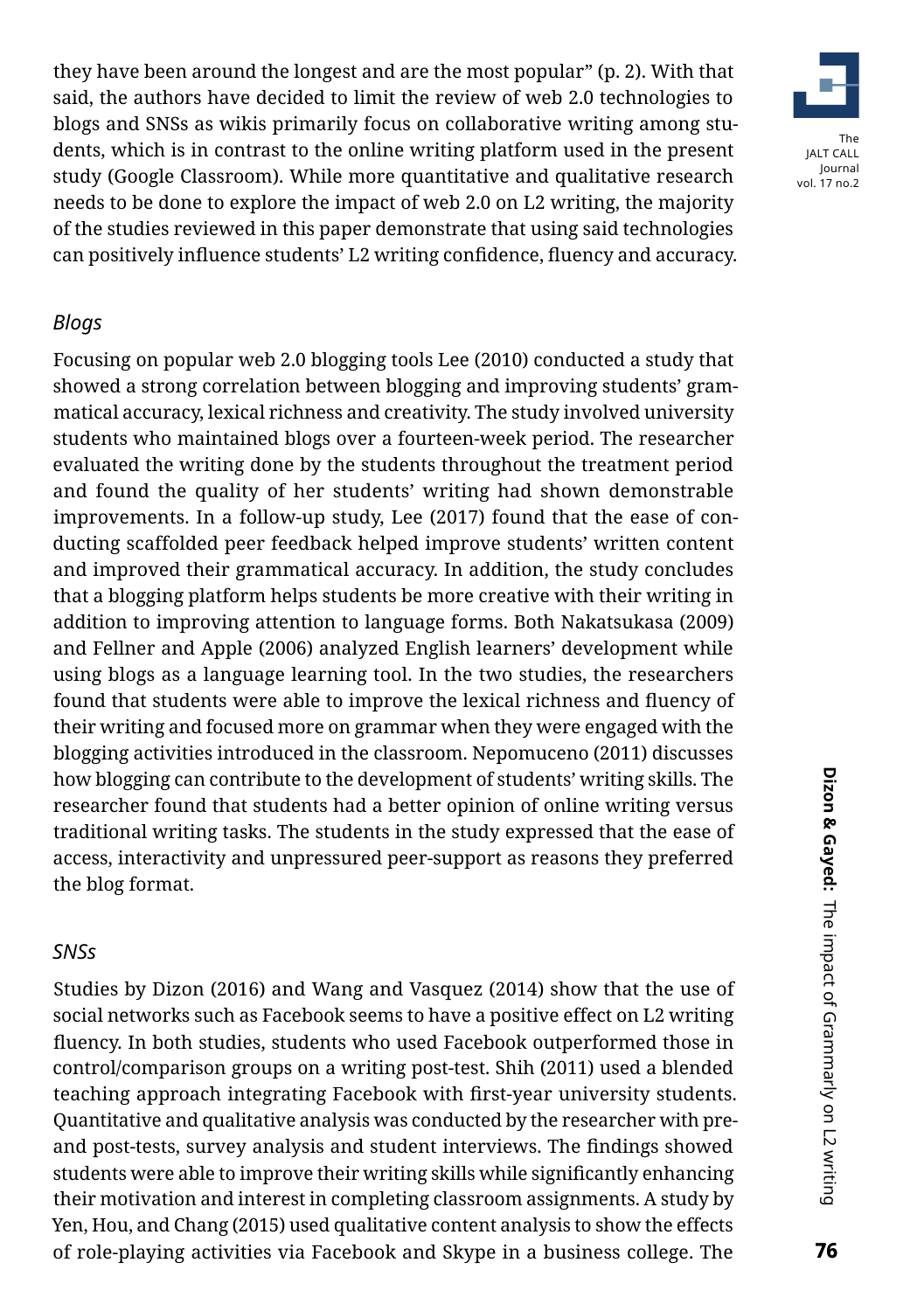results from their research indicated that students were able to improve their speaking and writing skills. The content analysis also showed improvement in speaking and writing due to the platforms' peer- and self-corrective behaviors.

# *Mobile-assisted L2 writing*

Current research shows that mobile-assisted language learning (MALL) has a mixed effect on L2 learning and that there are specific areas that are in need of further exploration. In an analysis of fifty popular mobile language learning applications, Heil, Wu, Lee and Schmidt (2016) identified significant limitations in the use of these applications for improving second language acquisition. The researchers identified lack of relevant context, an inability to adapt to the individual learner, and limited corrective feedback as key areas that need to be improved with further advances in technology in order for the applications to be more effective for L2 acquisition. Another area of weakness in MALL literature identified by the researchers was the underutilization of writing when compared to listening and reading studies. In a recent study, Lee (2020) examined the difference between smartphone- and handwritten-based writing fluency among first- and second-year Japanese university students. The students (n = 1449) were divided into smartphone-based and paper-based groups. The researcher was able to show through analysis of text samples that the handwritten submissions were longer in length and sophistication. The researcher argues that more research is needed in mobile-assisted L2 writing to better identify the influences on students' writing fluency. Li and Hegelheimer (2013) used a mixed methods approach to examine the effects of using a web-based mobile application on an English as a second language (ESL) writing class. Quantitative data included grammar pre- and post-tests as well as self-editing activity and writing accuracy data taken from two writing assignments, while qualitative data consisted of a survey which was used to understand the learners' views of the mobile app. The researchers found positive gains for students in a post-test of grammar and also found students were able to reduce the number of written errors when writing assignments were analyzed. In addition, students were able to improve their corrective editing self-efficacy after using the mobile app that was used in the study. In a meta-analysis of 37 articles in MALL research from 2007 to 2016, Rustam, Wu-Yuin, and Yueh-Min (2017) found most research used mixed-methods research designs that showed positive trends in language proficiency gains when students used mobile technologies in the classroom. However, they did identify the need for more quantitative analysis using control groups and larger sample sizes to show a stronger correlation with the given treatments and observed outcomes. Additionally, similar to the analysis by Heil *et al.* (2016), the researchers found that writing was an understudied topic among MALL research focusing on a specific aspect of L2 proficiency, with studies centered on listening, speaking, vocabulary, and idioms outnumbering those which examined writing.

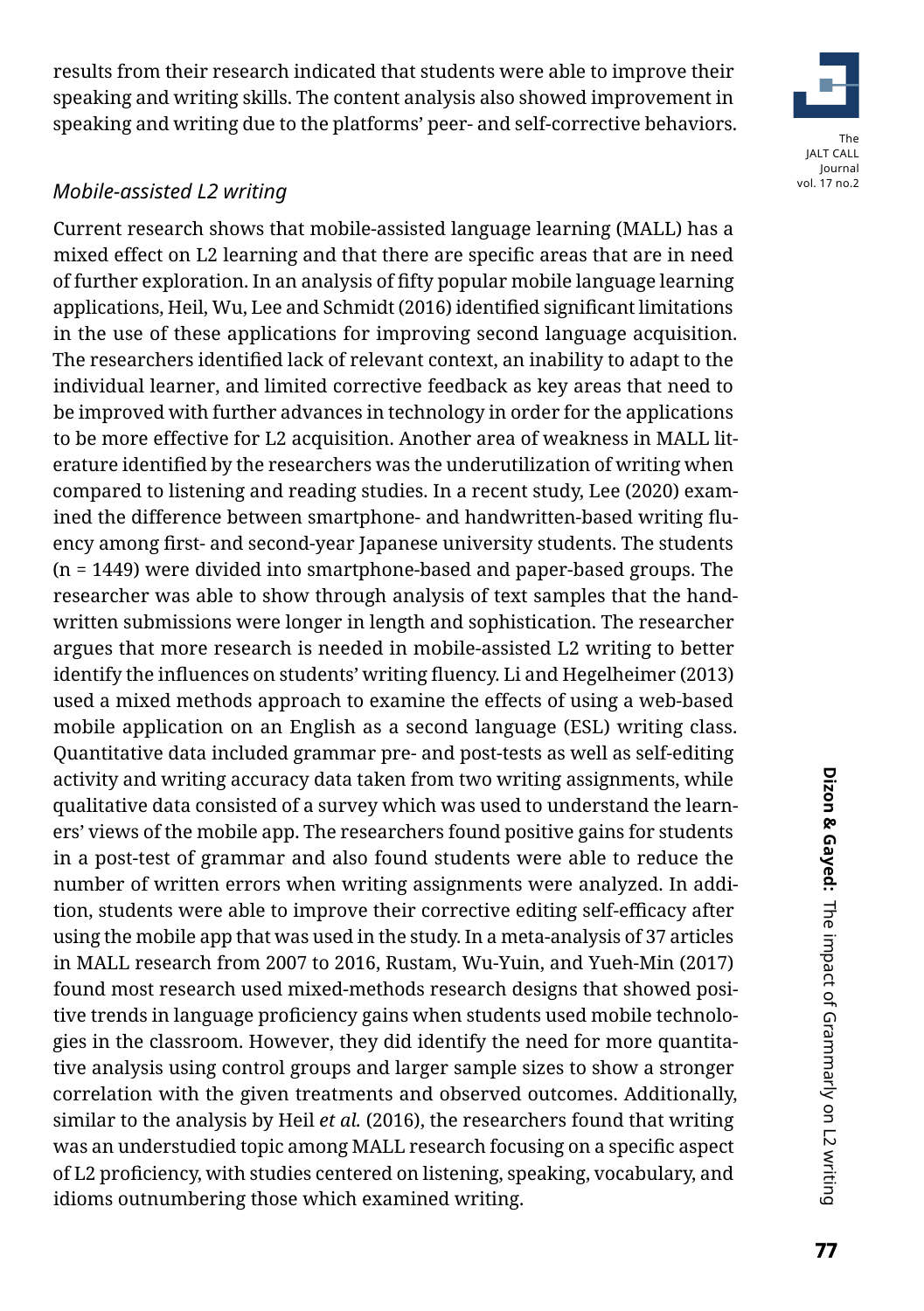# *Automated feedback in L2 writing*

The use of automated writing evaluation (AWE) software has received extensive attention in L2 research, particularly when it comes to the grammatical accuracy of L2 writing. For instance, Bai and Hu (2017) investigated AWE software among L2 English learners in China. They found that grammar feedback from the AWE program was relatively inaccurate and thus was ignored by some of the students. Wang, Shang, and Briody (2013) also looked at the use of AWE software with Taiwanese college EFL students and examined its effect on writing accuracy. The researchers found that not only did the experimental group who used the software significantly reduce the number of grammatical errors in their writing from the pre- to the post-test, but learners in this group also outperformed the control group when it came to grammatical accuracy post-treatment. In another study, Liao (2016) examined how AWE could improve grammatical performance among Taiwanese L2 English writers. The results of the study revealed that the software did help improve grammatical accuracy. More specifically, even though improvements were seen in each revision, significant improvements to new text were not found until the third draft of the essay. Lastly, in a comparative study between online peer feedback and AWE software, Shang (2019) found that the former had a greater positive effect on the grammatical accuracy of Taiwanese L2 English writers. This finding demonstrates that human feedback, whether from a teacher or a peer, can still prove to be useful or perhaps more beneficial than automated feedback.

Writing quality has been another area in AWE research that has been wellstudied in L2 literature. Li, Link, and Hegelheimer (2015) looked at the use of AWE among ESL students at an American university and found that use of the system led to a significant decrease in the total number of errors (grammar, usage, mechanics, and style) from the rough to the final draft. In a similar study, Ranalli, Link, and Chukharev-Hudilainen (2017) focused on the accuracy of the feedback given by a popular AWE system as well as the ability of American college ESL students to make use of this feedback to correct errors. The researchers found that while there were issues related to the accuracy of the feedback given (some types of errors did not reach the 70% accuracy threshold set by the researchers), the students were able to correct their mistakes according to the feedback by the program 55–65% of the time. In a 2011 study by Cotos, the participants were able to make significant improvements in the rhetorical quality of their writing, as judged by human raters, from the first to their final drafts by making use of the feedback given by the AWE software. Cheng (2017) examined the use of automated feedback among college EFL students in Hong Kong. Results of the study indicate that the AWE group significantly outperformed the control group, thus demonstrating the positive impact that AWE software can have on overall writing quality.

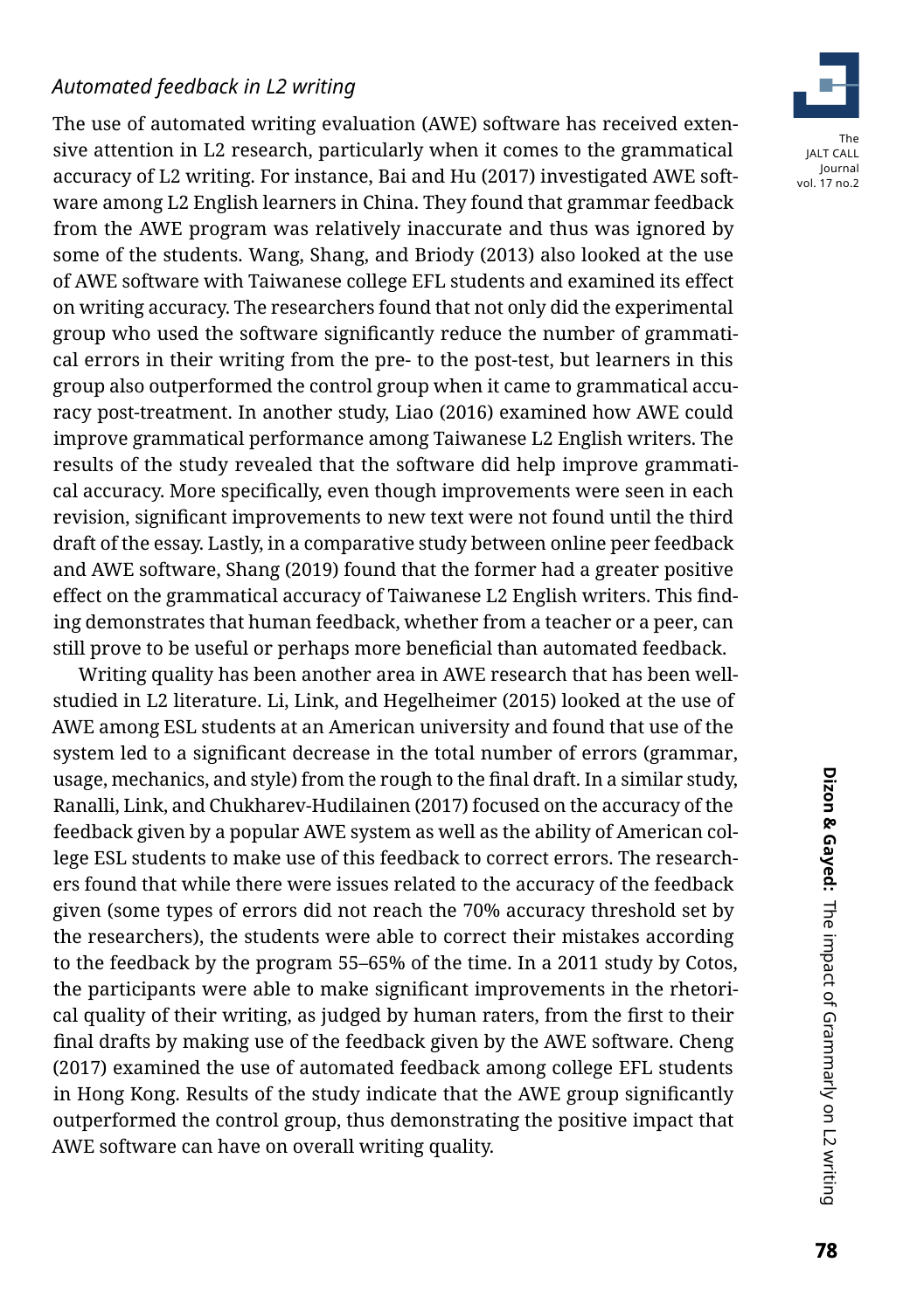# *Grammar checkers*

Similar to the use of AWE, there is a strong body of literature examining the capability of grammar checkers (GCs) in detecting specific mistakes in L2 students' writing. For example, Chen (2009) compared the effectiveness of two GCs (Microsoft ESL Assistant and NTNU statistical grammar checker) in identifying common L2 English writing errors. The researcher found that NTNU statistical grammar checker was superior to Microsoft ESL Assistant, given that the former could detect eight out of the ten target errors, while the latter was only able to identify five. In a study detailing the development of a GC based on natural language processing, Chodorow *et al.* (2007) reported that their application could detect preposition errors produced by L2 English students at a 0.8 precision rate with a recall rate (percentage of valid errors detected) of 0.3. Gomon *et al.* (2009) also reported on a GC developed by the researchers called Microsoft Research ESL Assistant, which was specifically created for East Asian L2 English learners. According to their analysis, their GC was able to correctly recall 37% of article errors, 27% of the noun-related errors, and 18% of preposition errors. In a recent study on the use of two GCs (Grammarly and Virtual Writing Assistant), John and Woll (2020) found that neither application provided a high level of coverage, i.e., the number of errors the systems were able to correctly detect versus those overlooked. Therefore, the authors conclude that the examined CGs cannot replace teacher feedback at their current stage of development. Considering these results by John and Woll (2020) and those found in previous investigations of GCs (Chen, 2009; Chodorow *et al.*, 2007; Gomon *et al.,* 2009) it seems as though these tools are not yet able to provide consistently accurate feedback to L2 students at this stage of their development.

In summary, the use of web 2.0 and mobile technologies for L2 writing has been studied extensively in the literature. Similarly, AWE systems and GCs have received ample attention in L2 research due to the affordances they potentially offer to both language teachers and language learners. Moreover, the ubiquity of smartphones has coincided with the rise of MALL-centered research on how mobile devices can be used to enhance the language learning process. Nevertheless, there are gaps that ought to be addressed in these areas of L2 research. First, L2 writing is an area that is in need of further investigation in MALL research, as studies exploring other aspects of L2 learning have been more studied (Heil *et al.*, 2016; Rustam *et al.*, 2017). Furthermore, intelligent AWE software that offers real-time feedback and predictive text suggestions to L2 students is another area in CALL research that is understudied (Frankenberg-Garcia, 2019). Given these gaps in L2 literature, the following question was addressed in the present study:

1. Is there a significant difference in grammatical accuracy, lexical richness, syntactic complexity, or writing fluency between EFL students who used Grammarly and those who did not use the writing aid in L2 writing tasks?

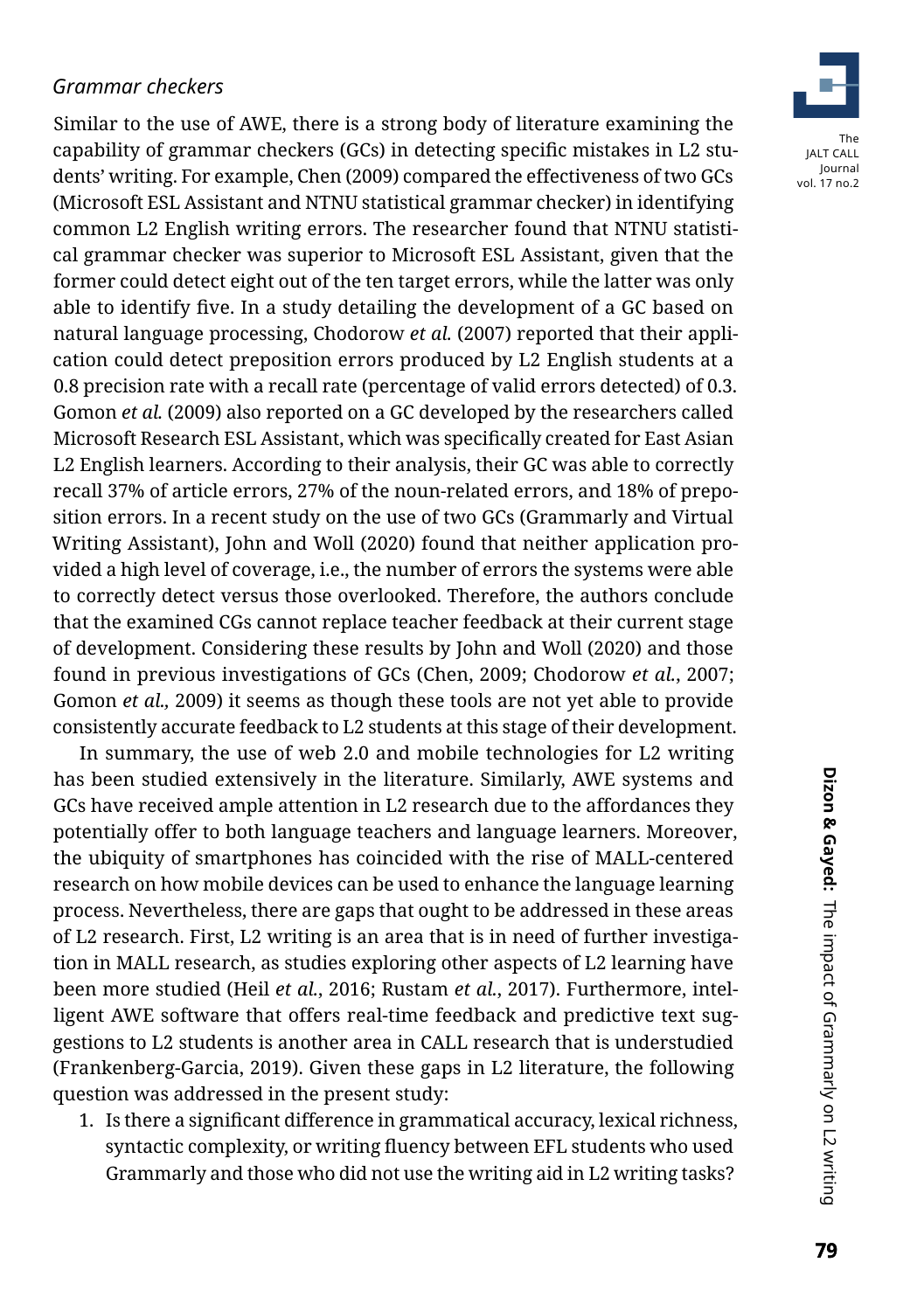# **Methodology**

# *Research design*

A counterbalanced research design was utilized in the 8-week study. During the first four weekly writing sessions, approximately half of the students wrote on a set of predetermined topics under the Grammarly condition while the other half wrote without the use of any aids. After these four weeks were completed, the students switched writing conditions and wrote about a second set of topics. In total, 248 pieces of writing were produced by the participants. The students' writing was then analyzed to check for significant differences in lexical sophistication, syntactic complexity, writing fluency, and grammatical accuracy between the two writing conditions (Grammarly and non-Grammarly). In order to focus on a specific set of grammatical errors, only treatable errors were analyzed. According to Ferris and Roberts (2001), treatable errors are mistakes that L2 students have a higher chance of correcting on their own in future writing. To be specific, these errors included verb errors (verb tense, subjectverb agreement, verb omissions), noun ending errors (singular/plural noun errors, possessive noun errors) and article errors (incorrect articles, article omissions, unnecessary articles). Table 1 below shows sample errors of each type from the participants' writing. In terms of lexical richness, Laufer and Nation's (1995) Lexical Frequency Profile (LFP) was used. The LFP examines the proportion of different word frequencies in the writing of L2 students, specifically, the number of words written beyond the 2000 word-frequency level divided by the total number of words. Writing fluency refers to the number of words the students were able to write within an allotted time (Wolfe-Quintero, Inagaki, & Kim, 1998). Finally, syntactic complexity refers to the amount of subordination (clause per t-unit) used by the students in their writing. As noted by Lu and Ai (2015), subordination is thought of as one of the variables that best indicates syntactic complexity among novice and intermediate writers, which also mirrors the ability levels of the participants in the present study.

| verb tense             | When I was a kid I chase dragonflies in Kochi.                               |
|------------------------|------------------------------------------------------------------------------|
| subject-verb agreement | We loves Korea.                                                              |
| verb omission          | I learn many countries culture in there. And I <i>(had)</i> free time in the |
|                        | night.                                                                       |
| singular/plural noun   | But this university force <i>student</i> to study something we don't want    |
|                        | to study, or don't need.                                                     |
| possessive noun        | I can go to back <i>parents</i> home during winter vacation.                 |
| incorrect article      | The festival is held in my hometown. It is very interesting.                 |
| article omission       | I have (a) part-time job in LAWSON.                                          |
| unnecessary article    | But the winter vacation ends shortly.                                        |

#### **Table 1.** Examples of errors.

Note: Errors are italicized. Omissions are in parentheses.

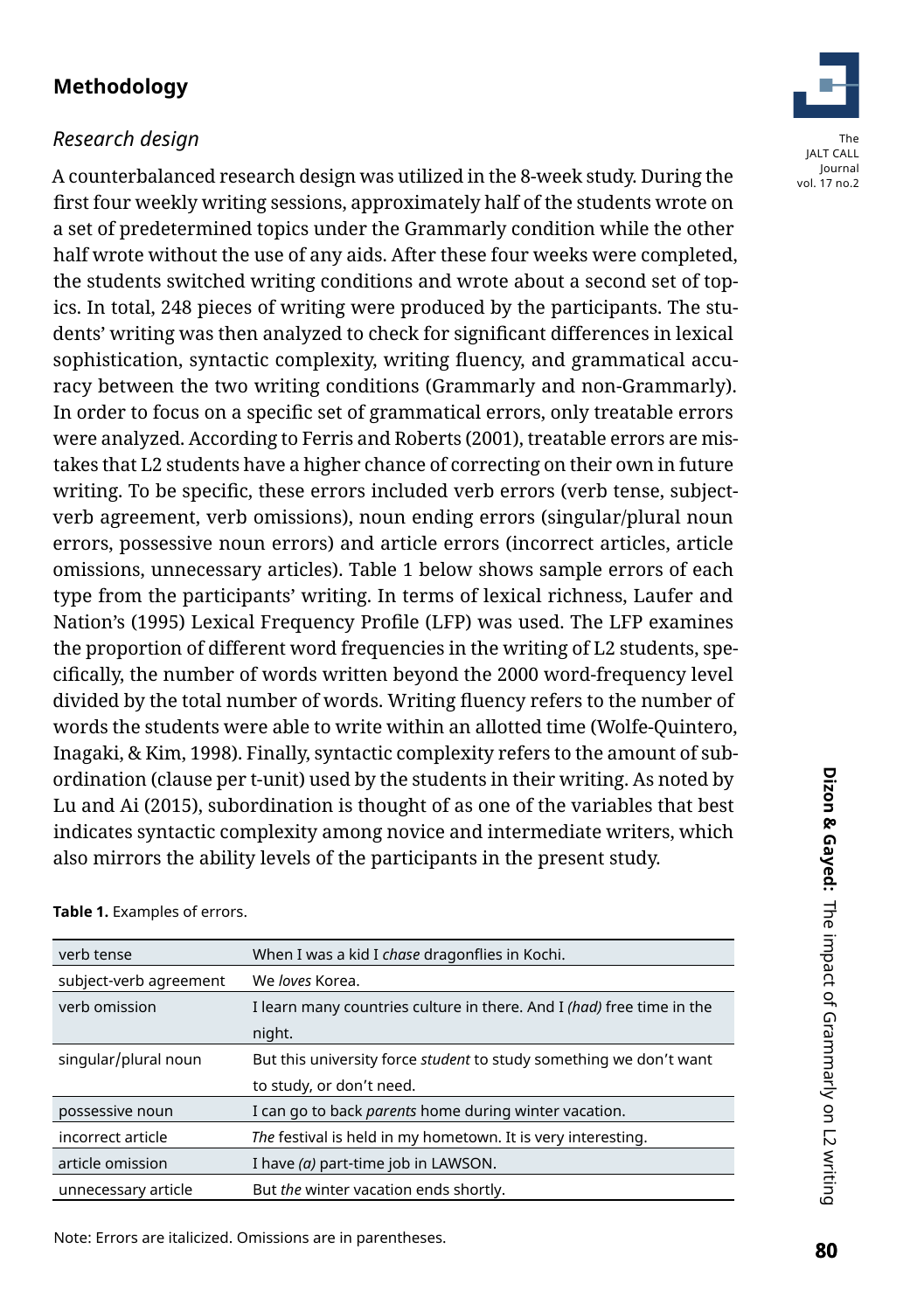# *Participants*

Thirty-one college EFL students participated in the study, which consisted of both male and female students as well as first- and second-year students. The participants were enrolled in a communicative language course at a private Japanese university that met three times a week over the course of the fall 2019 semester. Four classes took part in the study, with the researchers responsible for teaching two classes each. Placement in the classes was based on the participants' scores on the institution-based assessment version of the Eiken exam, a widely-used standardized English-language assessment in Japan that evaluates test-takers' reading, writing, listening, and speaking skills. According to the participants' Eiken test scores, their approximate L2 ability levels were A1– A2 on the Common European Framework of Reference for Languages (CEFR) scale. Table 2 below lists the participants' Eiken test levels along with their CEFR equivalent.

| <b>Class</b> | # of students | Year            | Eiken level | <b>CEFR</b> level |
|--------------|---------------|-----------------|-------------|-------------------|
| Class A      |               | 1st             | 4 & 5       | Α1                |
| Class B      | 8             | 1st             | 3           | A <sub>1</sub>    |
| Class C      | 10            | 2nd             | Pre-2       | A2                |
| Class D      | 8             | 2 <sub>nd</sub> | Pre-2       | A2                |

**Table 2.** Participants' Eiken test levels with CEFR equivalent

# *Grammarly*

According to the Grammarly website, the intelligent writing assistant's "sophisticated AI system [is] built to analyze English sentences. Unlike other tools (most spell checkers, for instance) that rely on a rigid set of rules, Grammarly takes context into account when making corrections or suggestions" (Grammarly, 2020). The mobile Grammarly keyboard has two main features, auto correction, which flags grammar errors and offers a correct alternative (see Figure 1) and predictive text, which suggests words or phrases depending on the previous text written (see Figure 2). Lastly, while other intelligent writing assistants are available (e.g., Microsoft Editor, ProWritingAid), none of them offer the same level of versatility as Grammarly since it is available as a mobile keyboard, browser extension, web application, and Office 365 plug-in. Consequently, the writing assistant can be used freely on nearly any device or in conjunction with most applications, thereby making it a convenient tool for novice English writers.

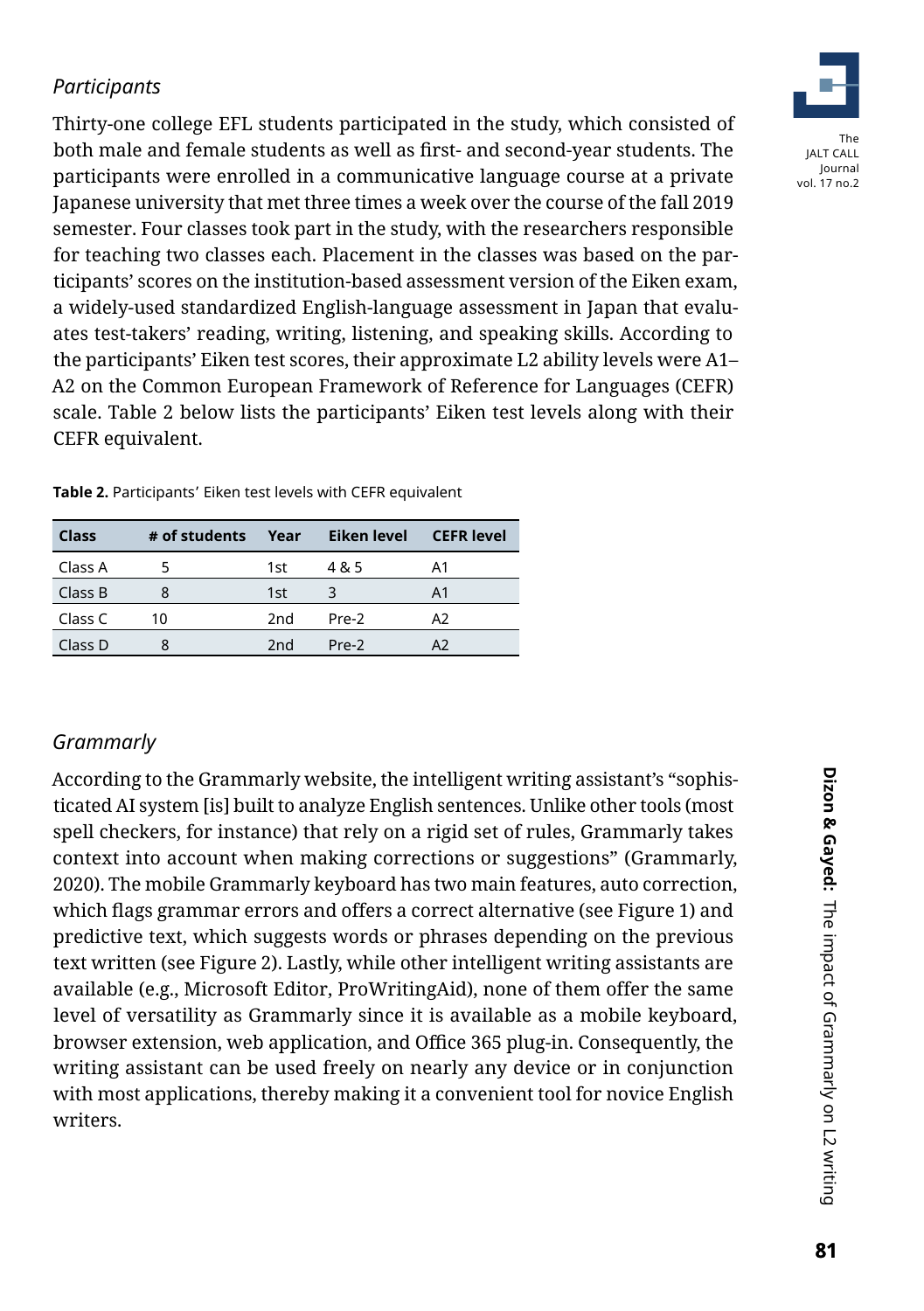



**Figure 1.** Example of Grammarly mobile keyboard auto-correction feature.



**Figure 2.** Example of Grammarly mobile keyboard predictive text feature.

# *Treatment*

All the participants in the study took part in guided freewriting tasks under the two conditions: Grammarly (experimental) and non-Grammarly (control). In the control condition, students were not allowed to use any aid and the default predictive text feature was turned off on their mobile devices. It is important to note that students' academic performance was not adversely affected even if they produced more errors in the control condition. Writing in both conditions was done through Google Classroom, which was the learning management system (LMS) used by the university. Due to the counterbalanced design, one firstyear and second-year class wrote under the experimental condition for the first four weeks of the study while the remaining classes (one first-year and one second-year) wrote under the control condition. After four weeks, the students changed writing conditions. Writing topics were the same for all the students, and were related to themes that were pertinent to their everyday lives (see Appendix for a full list of topics). The weekly topics were assigned according to the counterbalanced design so that two classes each wrote about a specific topic under each writing condition. Put differently, there was an equal distribution between the topics amongst the two writing conditions. For these reasons,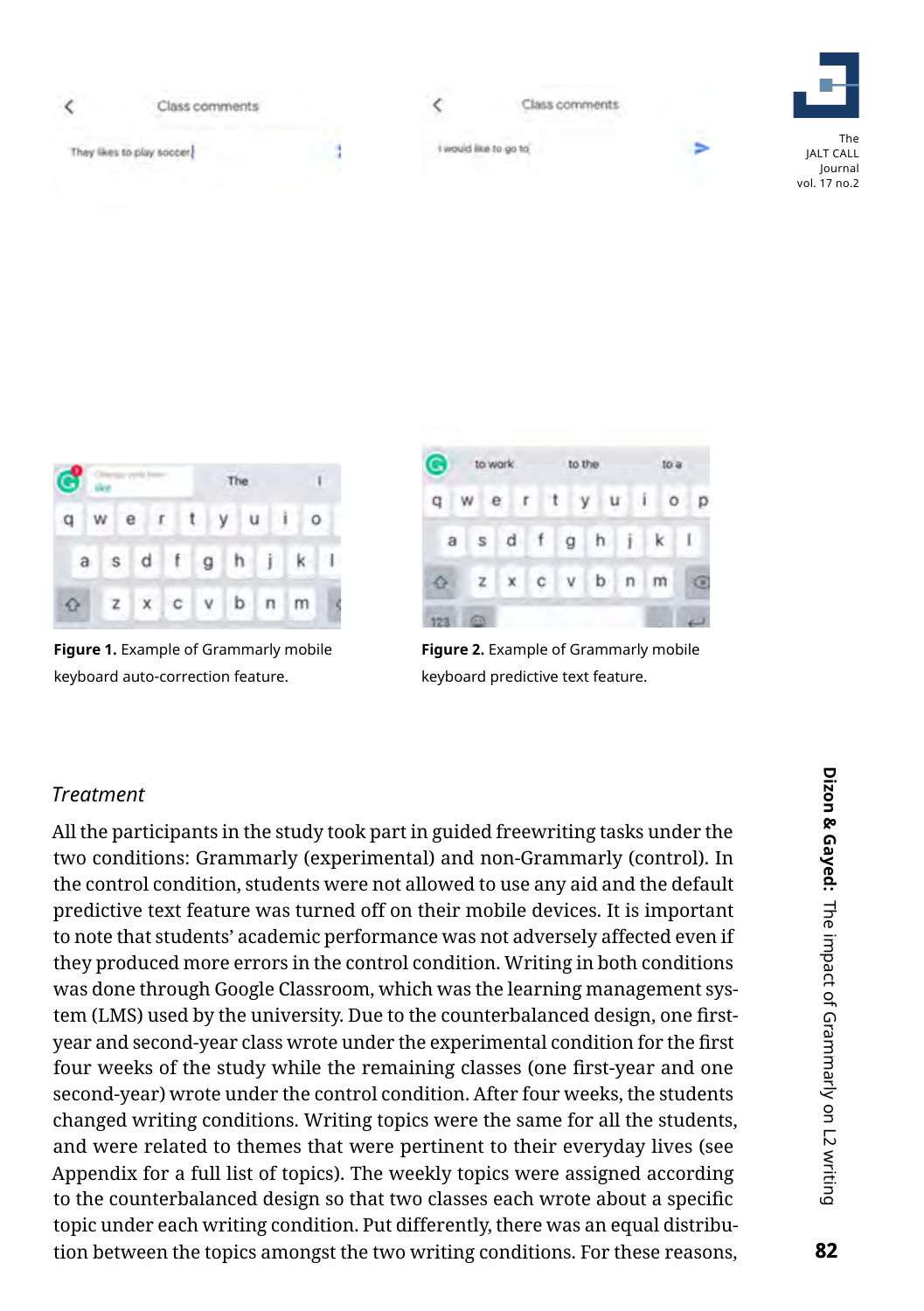any significant differences in L2 writing (lexical richness, syntactic complexity, grammatical accuracy, writing fluency) between the two writing conditions can be attributed to the AWE and text prediction features of Grammarly.

#### *Data collection and analysis*

Data was collected over the course of eight weeks though 15-minute guided freewriting tasks completed with the students' own smartphones. Compared to conventional freewriting in which no topic is provided and the focus is on creativity (Elbow, 1998), guided freewriting involves students writing about a specific theme (Harper, 2015). In addition, guided freewriting has been shown to increase students' writing fluency (Hwang, 2010), thus, it was chosen as the designated writing task in this study. Prior to writing, the prompt for that particular week was posted on the class's Google Classroom page. Each prompt was presented in both the students' L1 (Japanese) and the target language so that it was clear and understandable. After the 15-minute guiding freewriting task was over, the students were instructed to post their responses to Google Classroom and were assigned to reply to their classmates' writing as homework.

After data collection was complete, the students' written posts on Google Classroom were copied into an Excel spreadsheet and analyzed with respect to grammatical accuracy (human assessment), lexical richness (machine assessment), and syntactic complexity (machine assessment). The number of treatable grammatical errors made by the participants was marked by the researchers. The authors first checked 15 student responses together to build marking consistency and the remaining writing data was checked individually within a week's time. Inter-rater agreement was 90.8%. The number of grammatical errors marked by the researchers under each writing condition was averaged, and that figure was divided by the total number of words produced by each student in the Grammarly and non-Grammarly conditions. The resulting figures represented the grammatical accuracy ratio of each student under the two writing conditions. In terms of lexical richness, as assessed by LFP, and syntactic complexity, as determined by clause per t-unit, the students' posts were copied and pasted into web-based text analyzers developed by Ai and Lu (Ai & Lu, 2010; Lu, 2011, 2012; Lu & Ai, 2015) and the results obtained. Although only these two aspects were analyzed using the web-based tools, they evaluate lexical richness and syntactic sophistication under 25 and 14 different measures respectively. Prior to lexical analysis, all proper nouns and Japanese words were removed from the students' writing as their inclusion would affect the results. In total, 377 Japanese words and English proper nouns were removed. Furthermore, the students' writing was copied and pasted into an online lexical profiler (https://www.lextutor.ca/) to obtain a more in-depth analysis of how Grammarly influenced the participants' lexical richness.

Descriptive statistics (mean and standard deviation values) are provided to illustrate the effects that each writing condition had on the participants' writing quality. Independent t-tests were conducted to examine if there were statistically significant differences in grammatical accuracy, lexical richness,

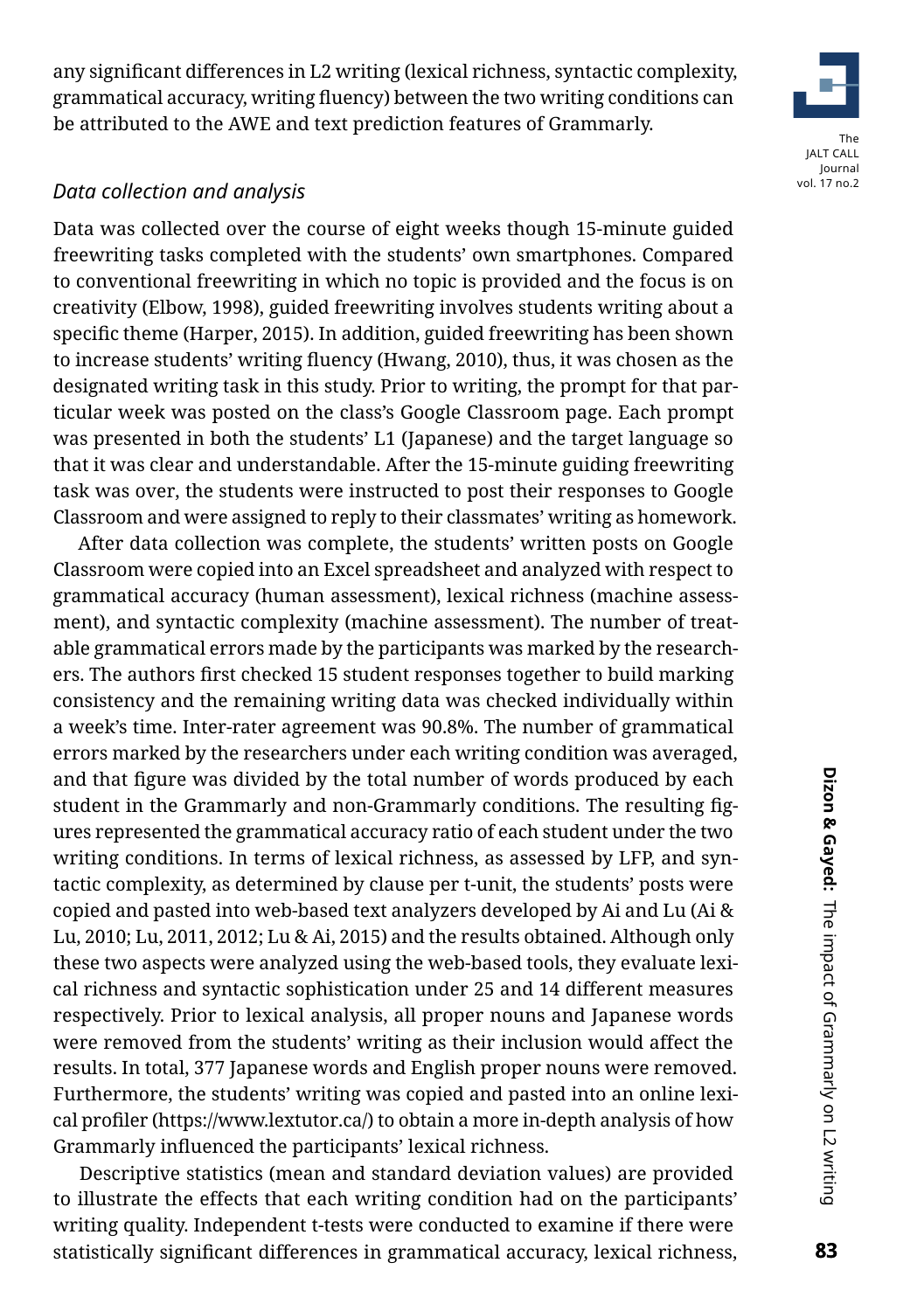writing fluency, or syntactic complexity between the non-Grammarly and Grammarly conditions. Effect size values are also given whenever a significant difference was found. Moreover, the number and percentage of words at six word-frequency levels (1k, 2k, 3k, 4k, 5k, and off-list) are given to provide a more nuanced look at the participants' lexical richness under the two writing conditions.



# **Results and discussion**

Table 3 below depicts the students' writing performance under the different writing conditions (non-Grammarly and Grammarly) with respect to grammatical accuracy. Based on the descriptive statistics, students produced fewer treatable grammatical errors, i.e., mistakes related to verb, noun ending, and article usage, when they wrote with Grammarly compared to the control writing condition. This suggests that the intelligent writing tool had a positive impact on the students' ability to write with appropriate grammar in the L2. Results from an independent t-test indicate that the difference in grammatical accuracy between the two conditions was significant,  $t(60) = 2.32$ ,  $p = 0.02$ . The effect size value was 0.56, which signifies an effect size between small (0.4) and medium (0.7) according to Plonsky and Oswald's (2014) effect size guidelines for L2 research. These findings support previous research which demonstrate that AWE software can positively influence the grammatical accuracy of L2 students' writing (Liao, 2016; Wang *et al.*, 2013). Although the effect size indicates that Grammarly only had a small to medium effect on the L2 students' grammatical accuracy, the results are promising and suggest that it may indeed help students produce higher levels of grammatical accuracy through the use of the tool.

#### **Table 3.** Grammatical accuracy results

|               |      |           | <b>Total number of</b> |
|---------------|------|-----------|------------------------|
|               | М    | <b>SD</b> | grammatical errors     |
| Non-Grammarly | 0.06 | 0.04      | $453.5*$               |
| Grammarly     | 0.04 | 0.03      | 310                    |

\*Note: 0.5 of an error was possible due to discrepancies in grammar marking between the authors

As shown in Table 4, Grammarly also seems to have had a positive effect on lexical richness, as student writing under this condition used a greater variety of different words (0.18 with Grammarly and 0.15 without). Results from an independent t-test confirmed that this difference in lexical richness was in fact significant,  $t(60) = 3.83$ ,  $p = 0.0003$ . The effect size value was 0.84, which falls between a medium (0.7) and large (1.0) effect size (Plonsky & Oswald, 2014). Taking a deeper look at the data by examining word usage at different frequency levels also shows an increase in lexical richness. Specifically, the students wrote more higher frequency words or words at the 1K or 2K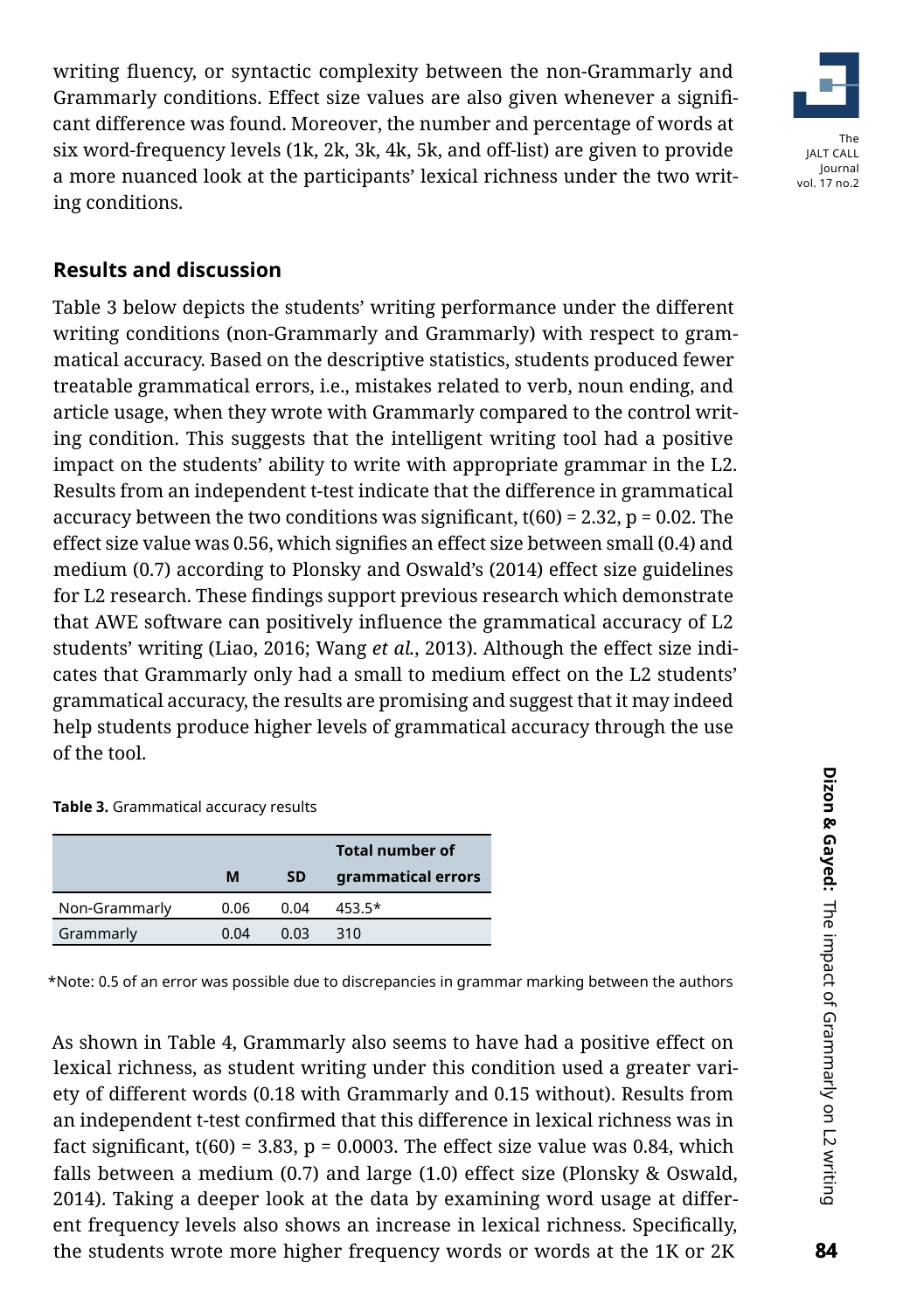word-frequency levels under the non-Grammarly condition (7243 or 96.4%) compared to the Grammarly condition (7135 or 95.4%). Accordingly, the students produced more 3K, 4K, 5K, and off-list vocabulary under the Grammarly condition (347 or 4.6%) compared to the non-Grammarly condition (267 or 3.6%). Based on the descriptive statistics and statistical tests, it is clear that Grammarly had a considerable impact on the students' capacity to write with greater lexical variation. While many AWE studies have examined the impact of these tools on grammatical accuracy and overall writing quality (e.g., Li *et al.*, 2015; Wang *et al.*, 2013), the results found in this study demonstrate that Grammarly may also promote greater lexical variation in L2 students' writing due to the predictive text feature.

**Table 4.** Lexical richness results

|                                                                        |   |      | 1K                                                                     |   | 3K<br>2K |  | 4K |  | <b>5K</b> |  | <b>Off-list</b> |                   |               |
|------------------------------------------------------------------------|---|------|------------------------------------------------------------------------|---|----------|--|----|--|-----------|--|-----------------|-------------------|---------------|
|                                                                        | м | -SD. | #                                                                      | % |          |  |    |  |           |  |                 | # % # % # % # % # | $\frac{9}{6}$ |
| Non-Grammarly 0.15 0.03 6912 91.5 331 4.4 97 1.3 54 0.7 35 0.5 81 1.07 |   |      |                                                                        |   |          |  |    |  |           |  |                 |                   |               |
| Grammarly                                                              |   |      | 0.18  0.04  6800  90.1  335  4.4  78  1.0  65  0.9  84  1.1  120  1.59 |   |          |  |    |  |           |  |                 |                   |               |

# = Total number of words per word frequency level

Unlike grammatical accuracy and lexical richness however, there does not appear to be a marked difference in writing fluency between the two writing conditions according to the descriptive statistics. As shown in Table 5, both the mean number of words written and the total number of words written were quite similar with or without the use of Grammarly. An independent t-test shows that the difference was not statistically significant,  $t(60) = 0.07$ ,  $p = 0.94$ . While this is somewhat surprising given that predictive text can seemingly make English writing easier for L2 students, the research design of the present study may have been a factor in the students' inability to write more fluently with Grammarly. Specifically, they wrote under the Grammarly condition only four times in a one-month time period. Therefore, they may not have been accustomed to using Grammarly within this short time span. Perhaps if there were more writing tasks and/or an extended intervention under the experimental condition, then the students may have been able to produce more writing with Grammarly; however, that is for a future study to explore.

In terms of syntactic complexity, the participants actually performed better when writing without the help of Grammarly. That is, students' writing under the control condition exhibited more subordination compared to when they wrote using the Grammarly. With that said, results from an independent t-test indicate that the difference in syntactic complexity between the two writing conditions was not significant,  $t(60) = 0.81$ ,  $p = 0.41$ . In other words, the use of Grammarly did not help nor hinder the students' ability to write with greater syntactic sophistication. This finding suggests that the use of the digital tool may not encourage L2 students to use more subordination in their writing.

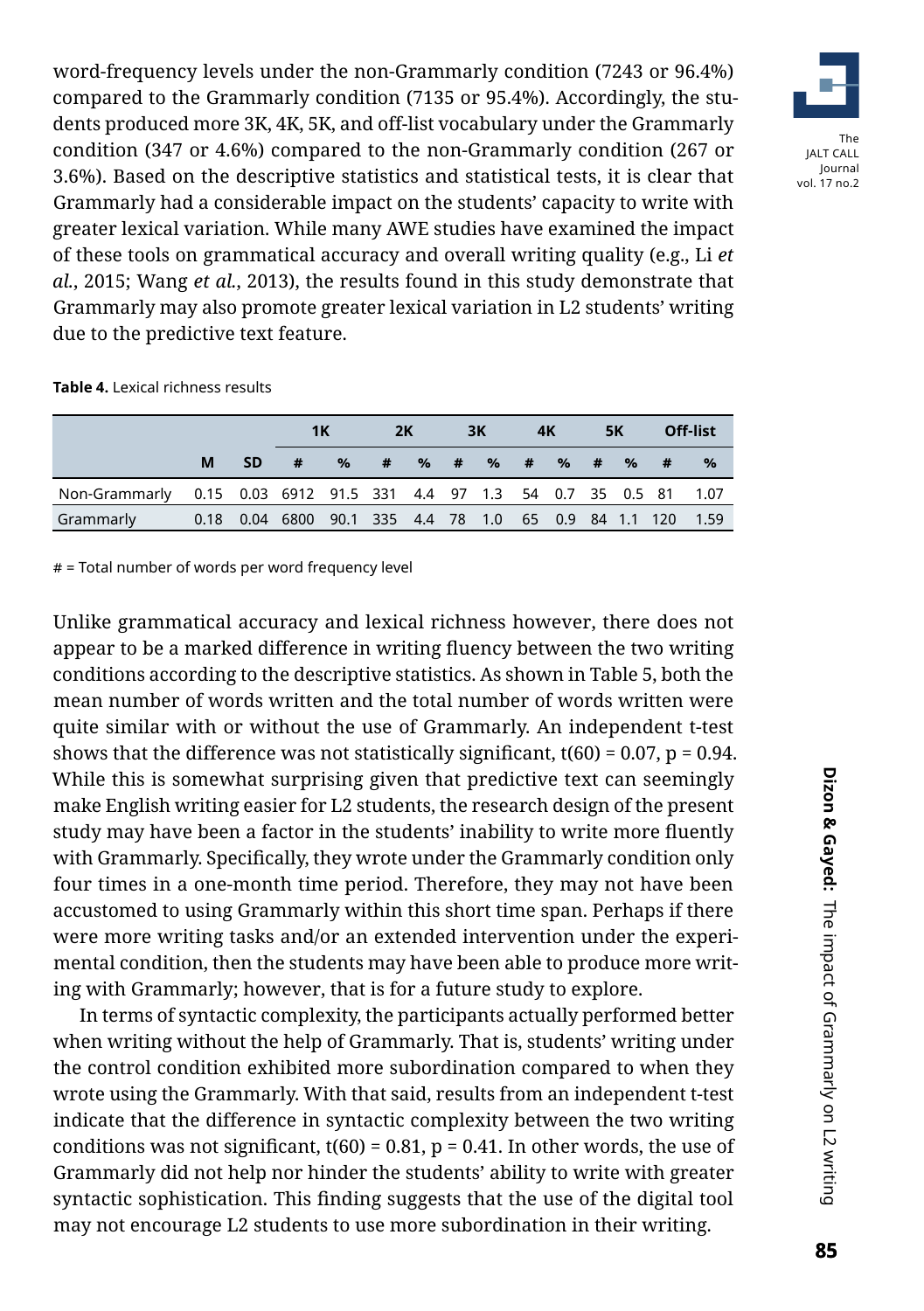**Table 5.** Writing fluency and syntactic complexity results

|                                 | <b>Writing fluency</b> |            |                                  | <b>Syntactic complexity</b> |           |                                               |  |
|---------------------------------|------------------------|------------|----------------------------------|-----------------------------|-----------|-----------------------------------------------|--|
|                                 | M                      | <b>SD</b>  | Total number of<br>words written | м                           | <b>SD</b> | <b>Total number of</b><br>subordinate clauses |  |
|                                 |                        |            |                                  |                             |           |                                               |  |
| Non-Grammarly 243.68 97.69 7554 |                        |            |                                  | 1.31                        | 0.45      | 1091                                          |  |
| Grammarly                       | 245.48                 | 97.75 7610 |                                  | 1.23                        | 0.24      | 1134                                          |  |



In summary, the L2 students performed significantly better in two out of the four variables examined in this study. While a significant difference was not found in regards to writing fluency or syntactic complexity, the L2 students wrote with higher levels of grammatical accuracy and lexical richness when using the Grammarly keyboard. There are some plausible explanations for these results. First, the automated corrective feedback feature likely helped students reduce the number of treatable grammatical errors, including common mistakes related to verb tense and singular vs. plural noun errors, as evidenced by the fact that when students wrote with Grammarly, they produced significantly more accurate texts. Additionally, it is possible that students made good use of the predictive text feature of Grammarly to incorporate less frequently used vocabulary in their writing, which in turn, also significantly increased the level of lexical richness. On the other hand, while these features promoted grammatical accuracy and lexical richness, they were not as helpful in encouraging more subordination or enhanced writing fluency. Predictive text and corrective feedback may be useful at the word-level, but the results from the present study suggest that they may not help L2 students produce more complex sentences nor increase writing output. As aforementioned, the short intervention might have played a factor in the non-significant results concerning these variables, so future research could explore the long-term use of AI-based writing assistants to determine if more experience with these tools leads to greater improvements in L2 writing among students.

# **Conclusion**

Real-time corrective feedback and predictive text are two technologies that have received very little attention in L2 research (Frankenberg-Garcia, 2019). As a result, this study sought to address this gap in the literature by examining the use of an intelligent writing assistant, namely Grammarly, to improve different aspects of L2 writing quality. The results of the study demonstrate that the intelligent writing assistant had a significant, positive effect on the grammatical accuracy and lexical richness of L2 students compared to a control condition which did not allow for the use of any writing aids, digital or otherwise. As noted by several researchers (Schoonen *et al.*, 2009; Silva, 1993; Weigle, 2005), L2 students often struggle to produce quality writing in the target language. Thus, these findings are significant as they show that the combination of synchronous corrective feedback and predictive text can ease the cognitive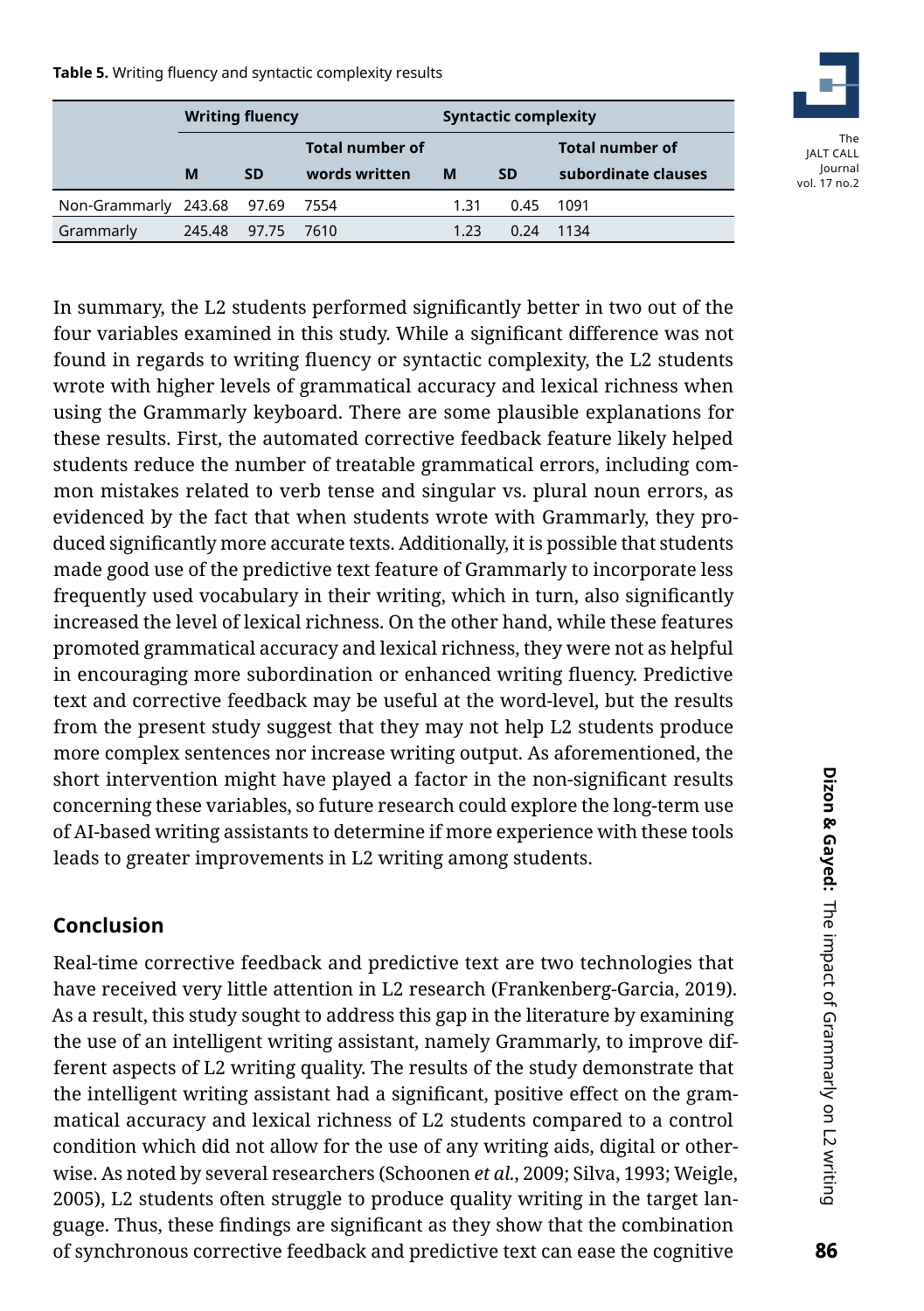burden of L2 students and help them write more accurately and with greater lexical variety.

Some pedagogical recommendations can be made based on the study's findings. To begin, the authors recommend the use of Grammarly among beginner L2 students, especially those who struggle with grammatical accuracy. As shown in the results of this study, the use of Grammarly can help L2 students produce more grammatically accurate texts, which may also lead to more effective communication in the L2. In addition, Grammarly could be recommended to L2 students as a means to increase lexical variation in their writing, as this study's findings illustrate that lexical richness was enhanced in the Grammarly condition. As noted by Laufer and Nation (1995), a lack of lexical variation is one of the major weaknesses in L2 students' written production, so Grammarly could be used to alleviate this common issue among novice L2 students.

Although the results from this study highlight the potential of intelligent writing assistants to support L2 writing, as with any research utilizing convenience sampling, several limitations must be addressed. First and foremost, the small sample size makes it difficult to make broad generalizations from the findings. Therefore, future research should incorporate larger sample sizes from more diverse student populations. In addition, only four aspects of L2 writing were examined in the study. Because of this, researchers could utilize a holistic scale to evaluate whether or not intelligent writing assistants such as Grammarly can improve the overall quality of L2 writing in a future study. Moreover, a post-test was not administered in the study and as a result, it is not known if L2 students can become more effective English writers through the use of intelligent writing assistants. Hence, a future study could utilize a preposttest design to evaluate the effectiveness of Grammarly or another AI-based writing assistant to see if L2 students can make long-term improvements to their writing. Lastly, student perceptions of Grammarly were not explored; thus, it would be interesting to utilize surveys, reflective reports, and/or interviews to better understand views towards these kinds of tools to aid writing among L2 students.

# **References**

- Ai, H., & Lu, X. (2010). A web-based system for automatic measurement of lexical complexity. *Paper presented at the 27th Annual Symposium of the Computer-Assisted Language Consortium (CALICO-10),* Amherst, MA. June 8–12.
- Allen, L. K., Crossley, S. A., Snow, E. L., & McNamara, D. S. (2014). L2 writing practice: Game enjoyment as a key to engagement. *Language Learning & Technology*, *18*(2), 124–150. http://dx.doi.org/10125/44373
- Bai, L., & Hu, G. (2017). In the face of fallible AWE feedback: How do students respond? *Educational Psychology*, *37*(1), 67–81. https://doi.org/10.1080/01443410.2016.1223275

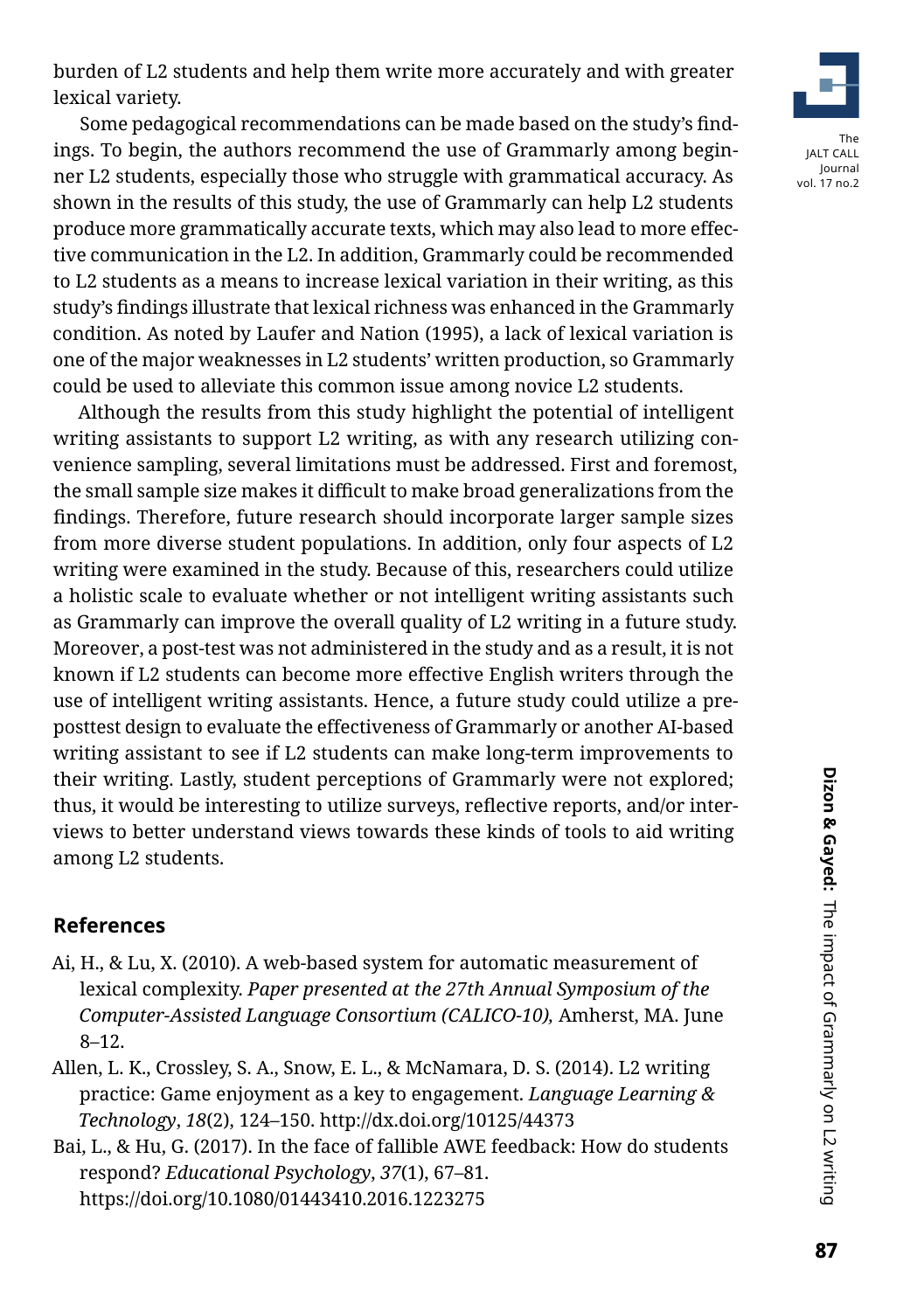- Blackmore-Squires, S. (2010). An investigation into the use of blog as a tool to improve writing in the second language classroom. MA thesis submitted to the University of Manchester. Retrieved from http://www.asian-efl-journal.com/Thesis/Thesis-Squires.pdf
- Chen, H.-J. H. (2009). Evaluating two web-based grammar checkers Microsoft ESL Assistant and NTNU statistical grammar checker. *Computational Linguistics and Chinese Language Processing*, *14*(2), 161–180.
- Cheng, G. (2017). The impact of online automated feedback on students' reflective journal writing in an EFL course. *The Internet and Higher Education*, *34*, 18–27. https://doi.org/10.1016/j.iheduc.2017.04.002
- Chodorow, M., Tetreault, J. R., & Han, N.-R. (2007). Detection of grammatical errors involving prepositions. In F. Costello, J. Kelleher & M. Volk (Eds.), *Proceedings of the 4th ACL-SIGSEM Workshop on Prepositions* (pp. 25–30). https://doi.org/10.3115/1654629.1654635
- Clement, J. (2019). *Percentage of U.S. population who currently use any social media from 2008 to 2019.* Statista. Retrieved from [https://www.statista.com/statistics/273476/](https://www.statista.com/statistics/273476/percentage-of-us-population-with-a-social-network-profile) [percentage-of-us-population-with-a-social-network-profile](https://www.statista.com/statistics/273476/percentage-of-us-population-with-a-social-network-profile)
- Cotos, E. (2011). Potential of automated writing evaluation feedback. *CALICO Journal*, *28*(2), 420–459. https://doi.org/10.11139/cj.28.2.420-459
- Dizon, G. (2016). A comparative study of Facebook vs. paper-and-pencil writing to improve L2 writing skills. *Computer Assisted Language Learning, 29*(8), 1249–1258. https://doi.org/10.1080/09588221.2016.1266369
- Ebrary, K. E., & Windeatt, S. (2019). Eye tracking analysis of EAP students' regions of interest in computer-based feedback on grammar, usage,
- mechanics, style and organization and development. *System*, *83*, 36–49. https://doi.org/10.1016/j.system.2019.03.007
- Elbow, P. (1998). *Writing without teachers*. Oxford University Press.
- Fellner, T., & Apple, M. (2006). Developing writing fluency and lexical complexity with blogs. *The JALT CALL Journal, 2*(1), 15–26.
- Ferris, D., & Roberts, B. (2001). Error feedback in L2 writing classes: How explicit does it need to be? *Journal of Second Language Writing*, *10*(3), 161–184. https://doi.org/10.1016/S1060-3743(01)00039-X
- Frankenberg-Garcia, A. (2019). Combining user needs, lexicographic data and digital writing Environments. *Language Teaching*, 53(1), 29–43. https://doi.org/10.1017/S0261444818000277
- Gamon, M., Leacock, C., Brockett, C., Dolan, W. B., Gao, J., Belenko, D., & Klementiev, A. (2009). Using statistical techniques and web search to correct ESL errors. *CALICO Journal*, *26*(3), 491–511. https://doi.org/10.1558/cj.v26i3.491-511
- Grammarly. (2020). FAQ | Grammar check. Retrieved from https://www.grammarly.com/grammar-check

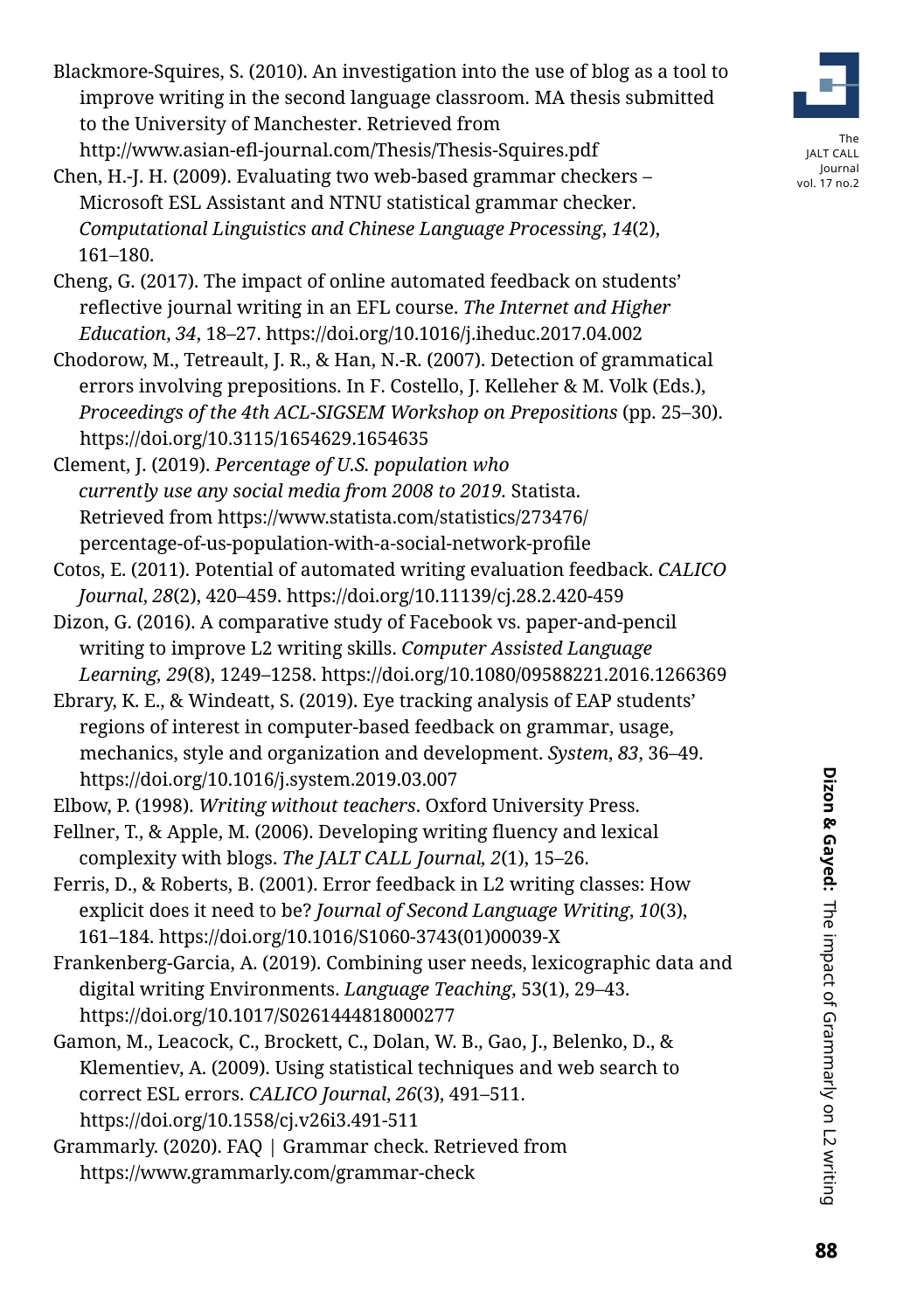Grimes, D., & Warschauer, M. (2010). Utility in a fallible tool: A multi-site case study of automated writing evaluation. *Journal of Technology, Learning, and Assessment*, *8*(6), 4–43. Retrieved from http://files.eric.ed.gov/fulltext/EJ882522.pdf

- Harper, J. K. (2015). Combining movie viewing and guided freewriting to enhance student attitudes in a university academic writing class. *The Language Teacher*, *39*(4), 3–7. https://doi.org/10.37546/JALTTLT39.4-1
- Heil, C., Wu, J., Lee, J., & Schmidt, T. (2016). A review of mobile language learning applications: Trends, challenges, and opportunities. *The EuroCALL Review*, 24(2), 32–50. https://doi.org/10.4995/eurocall.2016.6402
- Hwang, J.A. (2010). A case study of the influence of freewriting on writing fluency and confidence of EFL college-level students. *Second Language Studies*, *28*(2), 97–134. Retrieved from

https://www.hawaii.edu/sls/wp-content/uploads/2014/09/Hwang.pdf

- John, P., & Woll, Nina. (2020). Using grammar checkers in an ESL context: An investigation of automatic corrective feedback. *CALICO Journal*, *37*(2), 169–172. https://doi.org/10.1558/cj.36523
- Laufer, B., & Nation, P. (1995). Vocabulary size and use: Lexical richness in L2 written production. *Applied Linguistics*, *16*, 307–322. https://doi.org/10.1093/applin/16.3.307
- Lee, B. (2020). Smartphone tapping vs. handwriting: A comparison of writing medium. *The EuroCALL Review*, *28*(1), 15–25. https://doi.org/10.4995/eurocall.2020.12036
- Lee, L. (2017). Learners' perceptions of the effectiveness of blogging for L2 writing in fully online language courses. *International Journal of Computer-Assisted Language Learning and Teaching (IJCALLT)*, *7*(1), 19–33. https://doi.org/10.4018/IJCALLT.2017010102
- Lee, L. (2010). Fostering reflective writing and interactive exchange through blogging in an advanced language course. *ReCALL*, *22*(2), 212–227. https://doi.org/10.1017/S095834401000008X
- Li, J., Link, S., & Hegelheimer, V. (2015). Rethinking the role of automated writing evaluation (AWE) feedback in ESL writing instruction. J*ournal of Second Language Writing*, *27*, 1–18. https://doi.org/10.1016/j.jslw.2014.10.004
- Li, Z., & Hegelheimer, V. (2013). Mobile-assisted grammar exercises: Effects on self-editing in L2 writing. *Language Learning & Technology*, *17*(3), 135– 156. http://dx.doi.org/10125/44343
- Liao, H.-C. (2016). Enhancing the grammatical accuracy of EFL writing by using an AWE-assisted process approach. *System*, *62*, 77–92. https://doi.org/10.1016/j.system.2016.02.007
- Lu, X. (2011). A corpus-based evaluation of syntactic complexity measures as indices of college-level ESL writer's language development. *TESOL Quarterly*, *45*(1), 36–62. https://doi.org/10.5054/tq.2011.240859
- Lu, X. (2012). The relationship of lexical richness to the quality of ESL learners' oral narratives. *The Modern Language Journal*, *96*(2), 190–208. https://doi.org/10.1111/j.1540-4781.2011.01232\_1.x

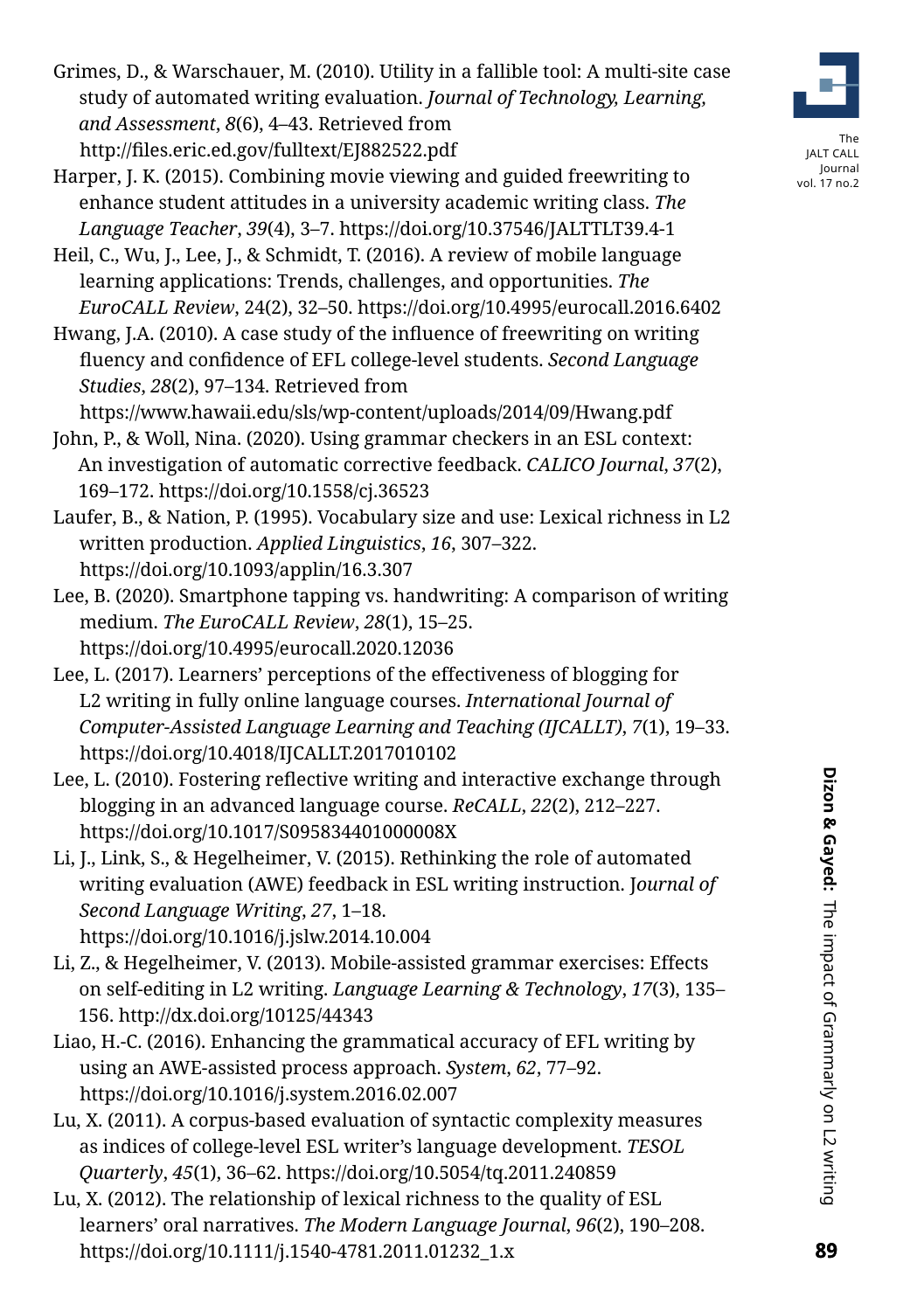Lu, X., & Ai, H. (2015). Syntactic complexity in college-level English writing: Differences among writers with diverse L1 backgrounds. *Journal of Second Language Writing*, 29, 16–27.

https://doi.org/10.1016/j.jslw.2015.06.003

- Nakatsukasa, K. (2009). The efficacy and students' perceptions of collaborative blogging in an ESL classroom. *Developing and evaluating language learning materials* (pp. 69–84). Iowa State University.
- Nepomuceno, M. (2011) Writing online: Using blogs as an alternative writing activity in tertiary ESL classes. *TESOL Journal, 5*, 92–105.
- Plonsky, L., & Oswald, F. L. (2014). How big is "big"? Interpreting effect sizes in L2 Research. *Language Learning*, *64*(4), 878–912. https://doi.org/10.1111/lang.12079
- Ranalli, J., Link, S., & Chukharev-Hudilainen, E. (2017). Automated writing evaluation for formative assessment of second language writing: investigating the accuracy and usefulness of feedback as part of argument-based validation. *Educational Psychology*, *1*, 8–25. https://doi.org/10.1080/01443410.2015.1136407
- Reinhardt, J. (2019). Social media in second and foreign language teaching and learning: Blogs, wikis, and social networking. *Language Teaching, 52*(1), 1–39. https://doi.org/10.1017/S0261444818000356
- Rustam S., Wu-Yuin H. & Yueh-Min H. (2017). Review of research on mobile language learning in authentic environments. *Computer Assisted Language Learning*, 30(3–4), 284–303.

https://doi.org/10.1080/09588221.2017.1308383

- Schoonen, R., Snellings, P., Stevenson, M., & van Gelderen, A. (2009). Towards a blueprint of the foreign language writer: The linguistic and cognitive demands of foreign language writing. In R. M. Manchón (Ed.), *Writing in foreign language contexts. Learning, teaching and research* (pp. 77–101). deGruyter.
- Shang, H.-F. (2019). Exploring online peer feedback and automated corrective feedback on EFL writing performance. *Interactive Learning Environments*, 1–13*.* https://doi.org/10.1080/10494820.2019.1629601
- Shih, R. C. (2011) Can Web 2.0 technology assist college students in learning English writing? Integrating Facebook and peer assessment with blended learning. *Australasian Journal of Educational Technology*, *27*(5), 829–845. Retrieved from https://eric.ed.gov/?id=EJ943540
- Silva. T. (1993). Toward and understanding of the distinct nature of L2 writing: The ESL research and its implications. *TESOL Quarterly*, *27*(4), 657–677. https://doi.org/10.2307/3587400
- Storch, N. (2011). Collaborative writing in L2 contexts: Processes, outcomes, and future directions. *Annual Review of Applied Linguistics*, *31*, 275–288. http://doi.org/10.1017/S0267190511000079
- Wang, Y.-J., Shang, H.-K., & Briody, P. (2013). Exploring the impact of using automated writing evaluation in English as a foreign language university students' writing. *Computer Assisted Language Learning*, *26*(3), 234–257. https://doi.org/10.1080/09588221.2012.655300

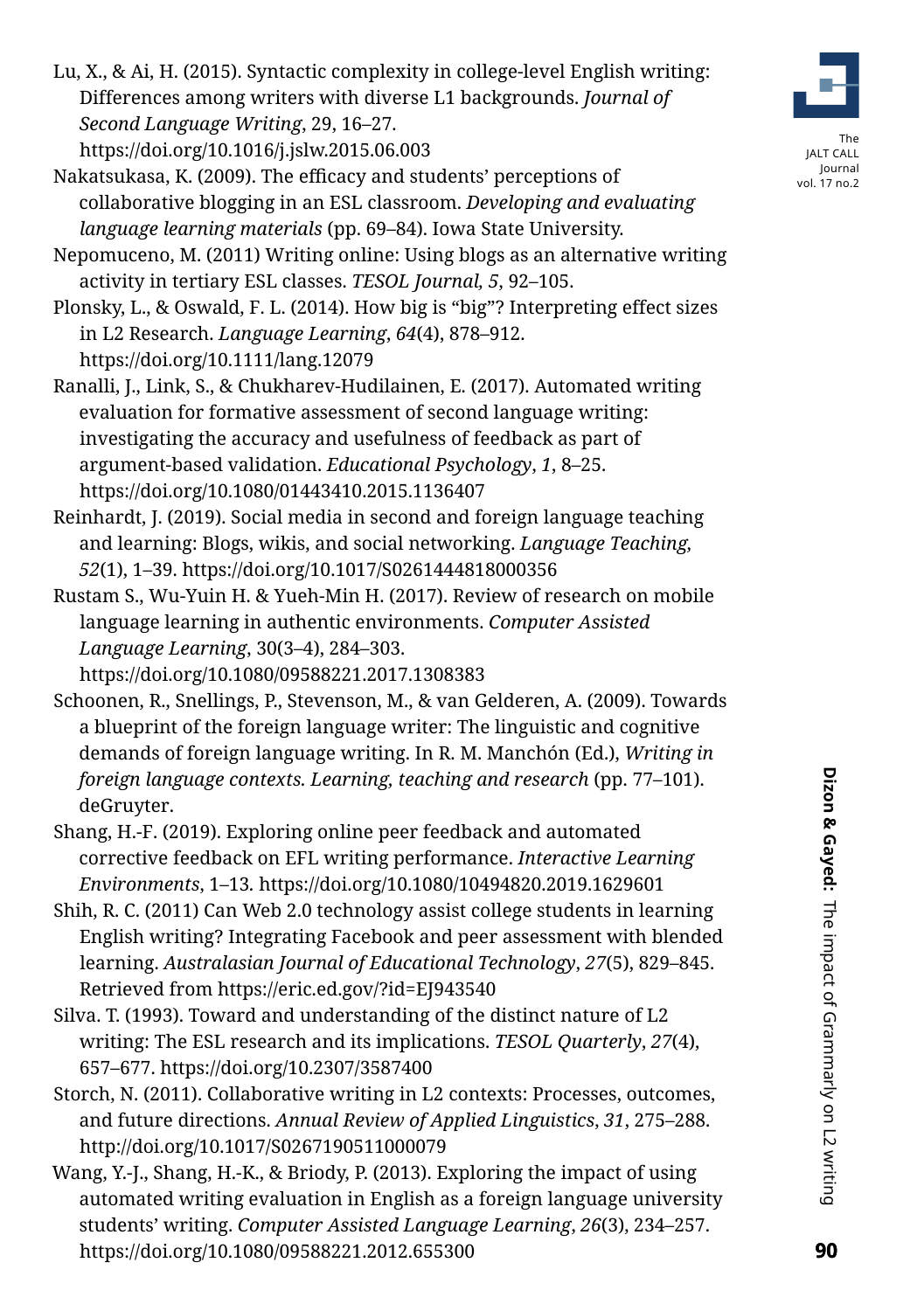Wang, S., & Vásquez, C. (2014). The effect of target language use in social media on intermediate-level Chinese language learners' writing performance. *CALICO Journal*, *31*(1), p. 78–102. http://dx.doi.org/10.11139/cj.28.2.345-368

Wolfe-Quintero, K., Inagaki, S., & Kim, H.Y. (1998). *Second language development in writing: Measures of fluency, accuracy, and complexity* (Technical Report No. 17). National Foreign Language Resource Center.

Yen, Y.-C., Hou, H.-T., & Chang, K. E. (2015) Applying role-playing strategy to enhance learners' writing and speaking skills in EFL courses using Facebook and Skype as learning tools: A case study in Taiwan. *Computer Assisted Language Learning*, *28*(5), 383–406. https://doi.org/10.1080/09588221.2013.839568

# **Appendix A**

*Guided freewriting topics and writing timeline* 

|        | Class A & C                 | Class B & D                 |
|--------|-----------------------------|-----------------------------|
| Week 1 | health (Grammarly)          | university life (control)   |
| Week 2 | winter vacation (Grammarly) | work (control)              |
| Week 3 | hometown (Grammarly)        | holidays (control)          |
| Week 4 | travel (Grammarly           | hobbies (control)           |
| Week 5 | university life (control)   | health (Grammarly)          |
| Week 6 | work (control)              | winter vacation (Grammarly) |
| Week 7 | holidays (control)          | hometown (Grammarly)        |
| Week 8 | hobbies (control)           | travel (Grammarly)          |

# **Appendix B**

# *Writing samples from a student in each writing condition*

# **Student 1, Sample A (Non-Grammarly) – Topic: Hobbies**

My hobby is playing (the) guitar. Because I like listening to music. When I *am* (an) elementary school student, I *listening* to rock music. So I like to play (the) guitar. I *join* a band club. In the club, I play *a* guitar and sing *a song*. But I can't sing *a song* well. I want to sing very well. But this is too difficult for me. Holiday I practice *a* guitar (a) long time. It's a chance to practice *a* guitar. But I don't do *a* voice training. Because my family *get* angry to me about my loud voice. So my voice training room is a Karaoke.